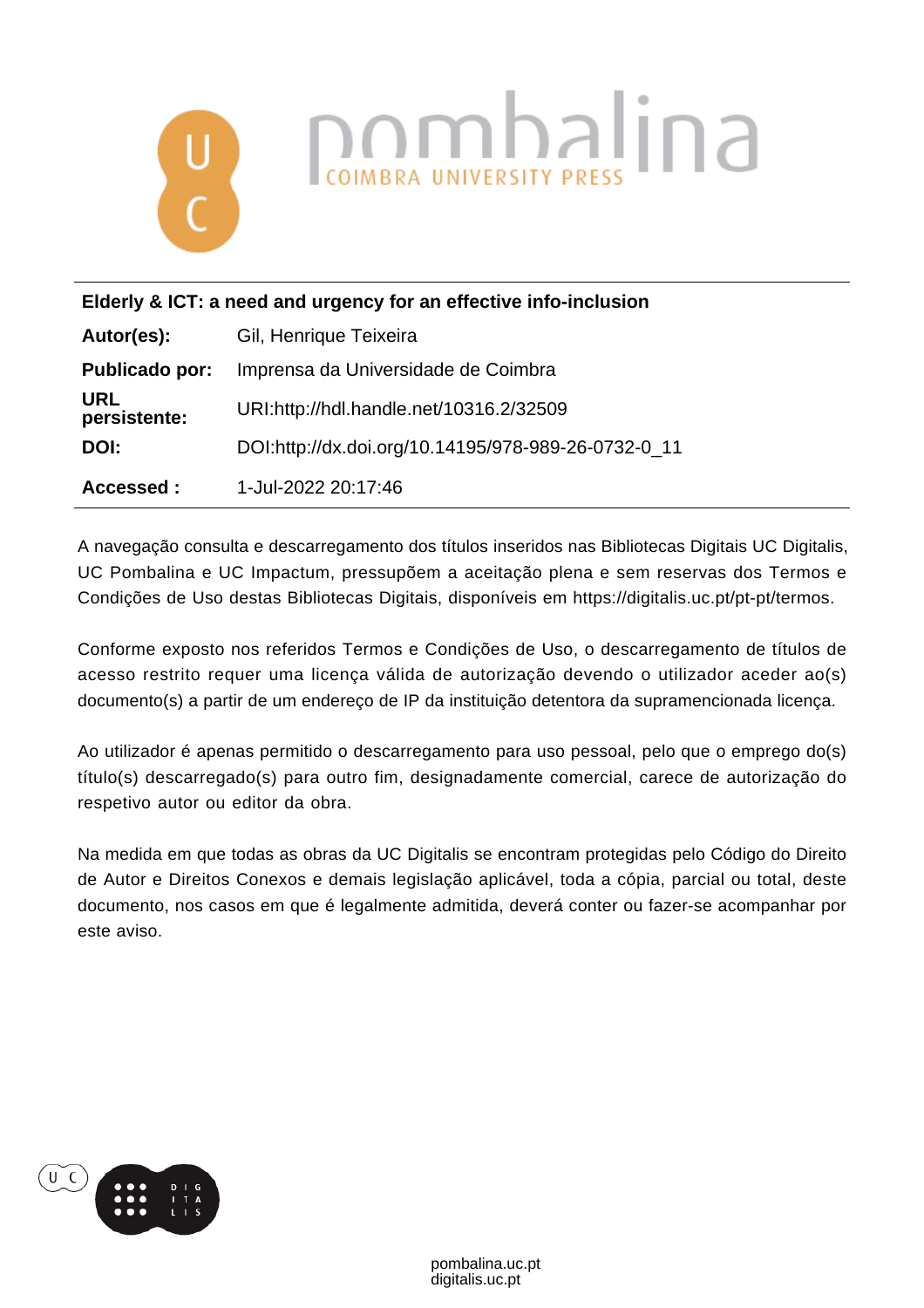IMPRENSA DA UNIVERSIDADE DE COIMBRA **COIMBRA UNIVERSITY** PRESS

# PROMOTING **CONSCIOUS** AND ACTIVE LEARNING AND AGING

HOW TO FACE CURRENT AND FUTURE CHALLENGES?

ALBERTINA LIMA OLIVEIRA (COORD.)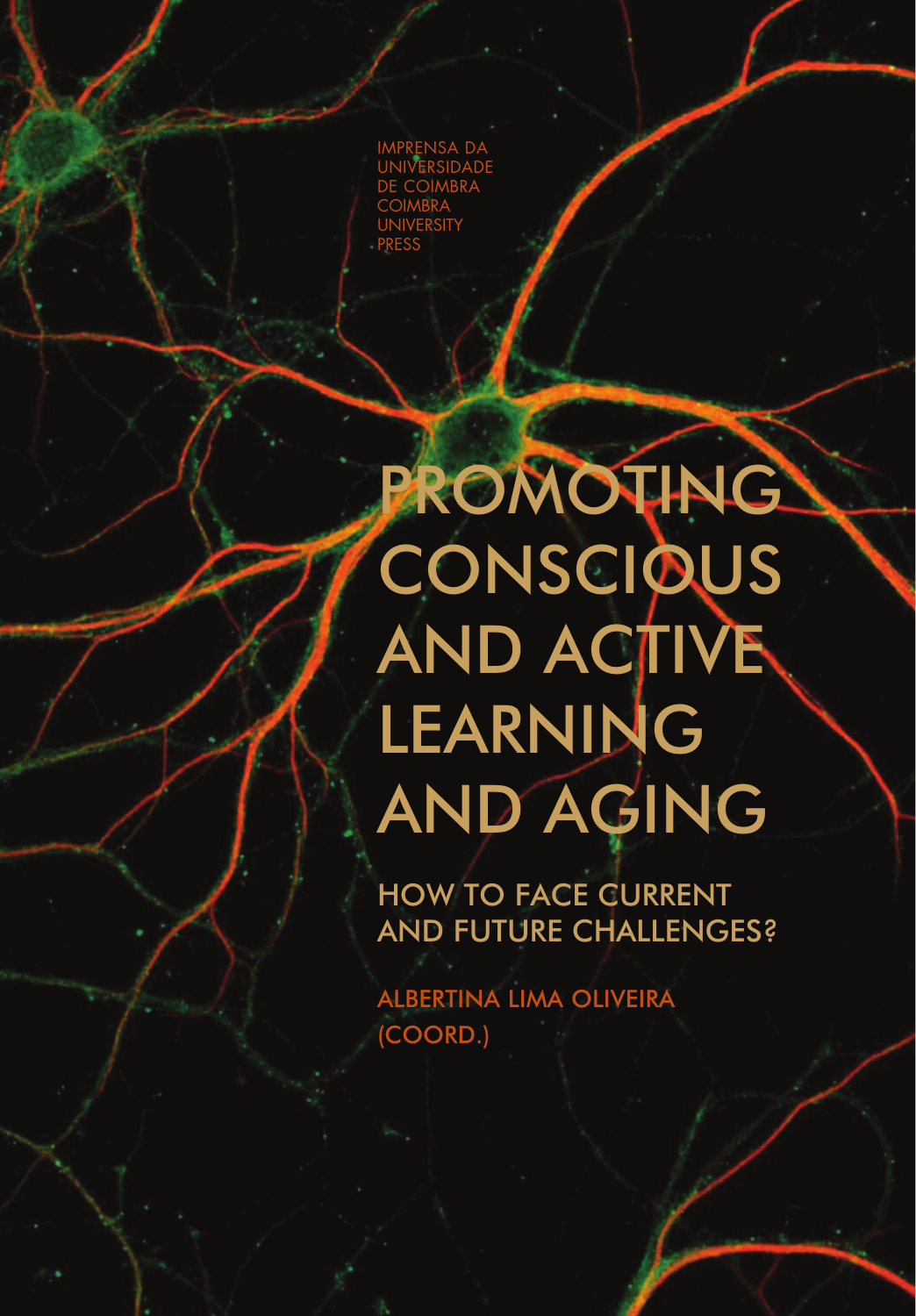## ELDERLY & ICT: A NEED AND URGENCY FOR AN EFFECTIVE INFO-INCLUSION

Henrique Teixeira Gil<sup>31</sup>

#### Abstract

It is a fact that the world is aging and the developed countries are the most affected by this reality. In consequence, the majority of the population comprehends elderly people. The present knowledge society is characterized by technologies, digital devices and by the so called ICT (Information and Communication Technologies) and most present-day activities uses those devices. Recently, several expressions and services have introduced the '*e'* and it is common to talk about *e*-commerce, *e*-learning, *e*-banking, *e*-government, *e*-Health… it means that citizens must be digitally literate to deal with and use those services as a routine of their everyday life. However there are a large number of people who have not the necessary digital skills and consequently they become info-excluded. The group of the info-excluded is represented by women, people with a low level of literacy, the unemployed, and the elderly. Being sure that the elderly will constitute in the future (and in the present) the greater percentage of the citizens it is urgent to promote initiatives in order to train those citizens in ICT. The European Union already felt that need and therefore several action plans were launched (e.g. The Riga Declaration; *i*2010 e-Inclusion Initiative). It is consensual that ICT will promote a better quality of life so the elderly will benefit from it in order to promote an adequate active aging. It is the aim of this article to discuss the main initiatives carried on and present the main obstacles, advantages, and some clues for the near future for the use of ICT by elderly people.

Keywords: Elderly; ICT; Info-inclusion; Info-exclusion.

<sup>31</sup> Instituto Politécnico de Castelo Branco – Escola Superior de Educação Email: hteixeiragil@ipcb.pt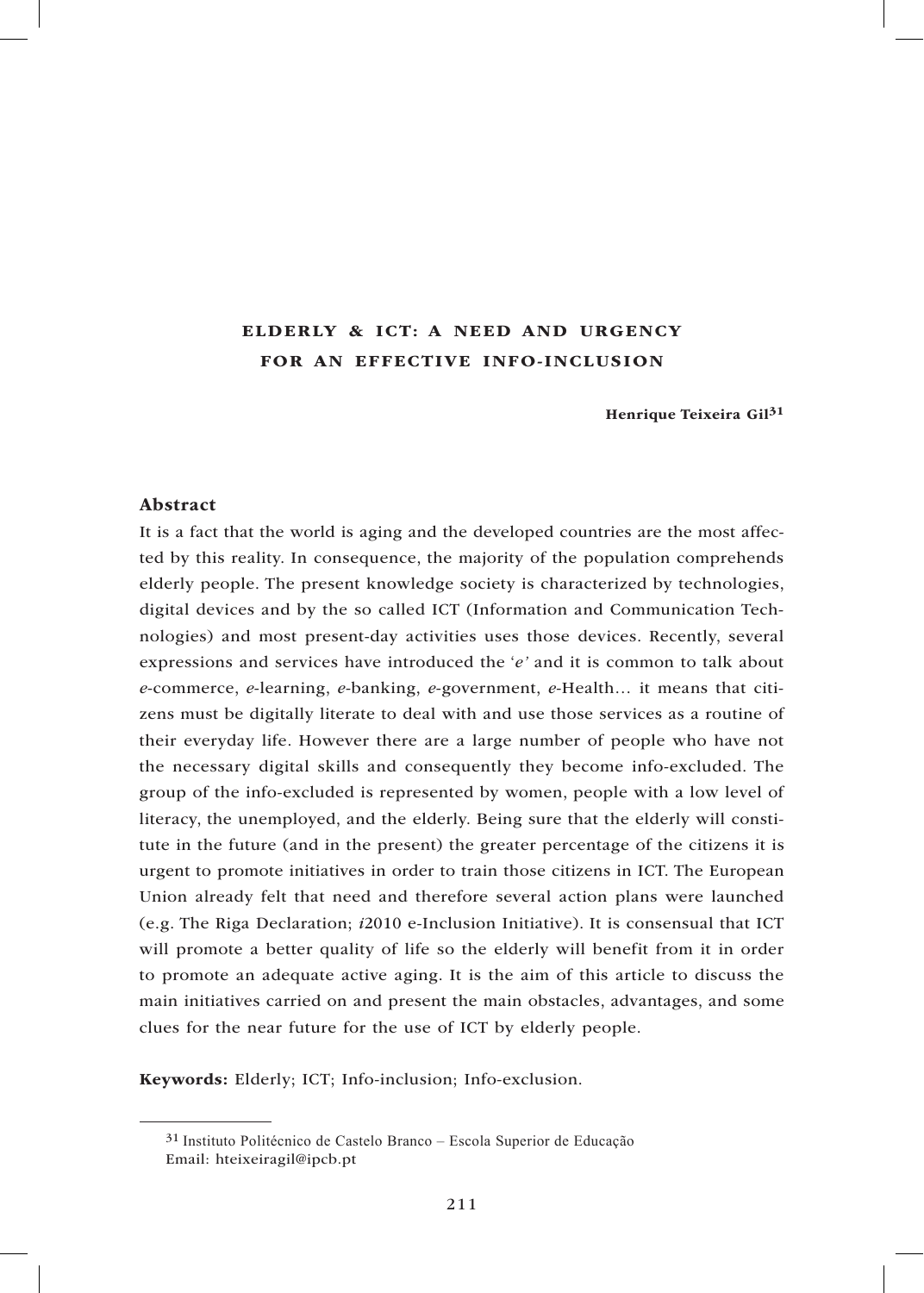#### An aging society: Perspectives for the future

The world is experiencing an important demographic transformation due to the unprecedented aging of the population of almost all developed and developing countries. The increasing presence of older people in society makes people of all ages more aware that they are living in a multi-generational society. Increasingly, aging populations may influence global patterns in almost all services, labour, capital markets, and traditional social support systems like health care and pensions mainly in European countries. In all the Member States of the European Union (EU) the current fertility rates are low and if birth rates continue to decrease as predicted, the proportion of young and old citizens will undergo a historic crossover. A moderate projection of aging in the EU for the period between 2004 and 2050 shows that the population aged 65+ will increase by 58 million or 77% and that, at the same time, the working-age population will drop by 48 million or 16%. In the EU, this might mean that the ratio of people of working age would be two for every older citizen, instead of four working people at the present time (European Commission, 2007).

The next figure (23 and 24) show this tendency and put in evidence the aging of the society in all over the world. It may be observed that the European Union and the most developed countries present the highest percentage of elderly people as was stated above:



Figure 23: Proportion of the population aged 65 and over in selected world regions (Source: Eurostat 2007)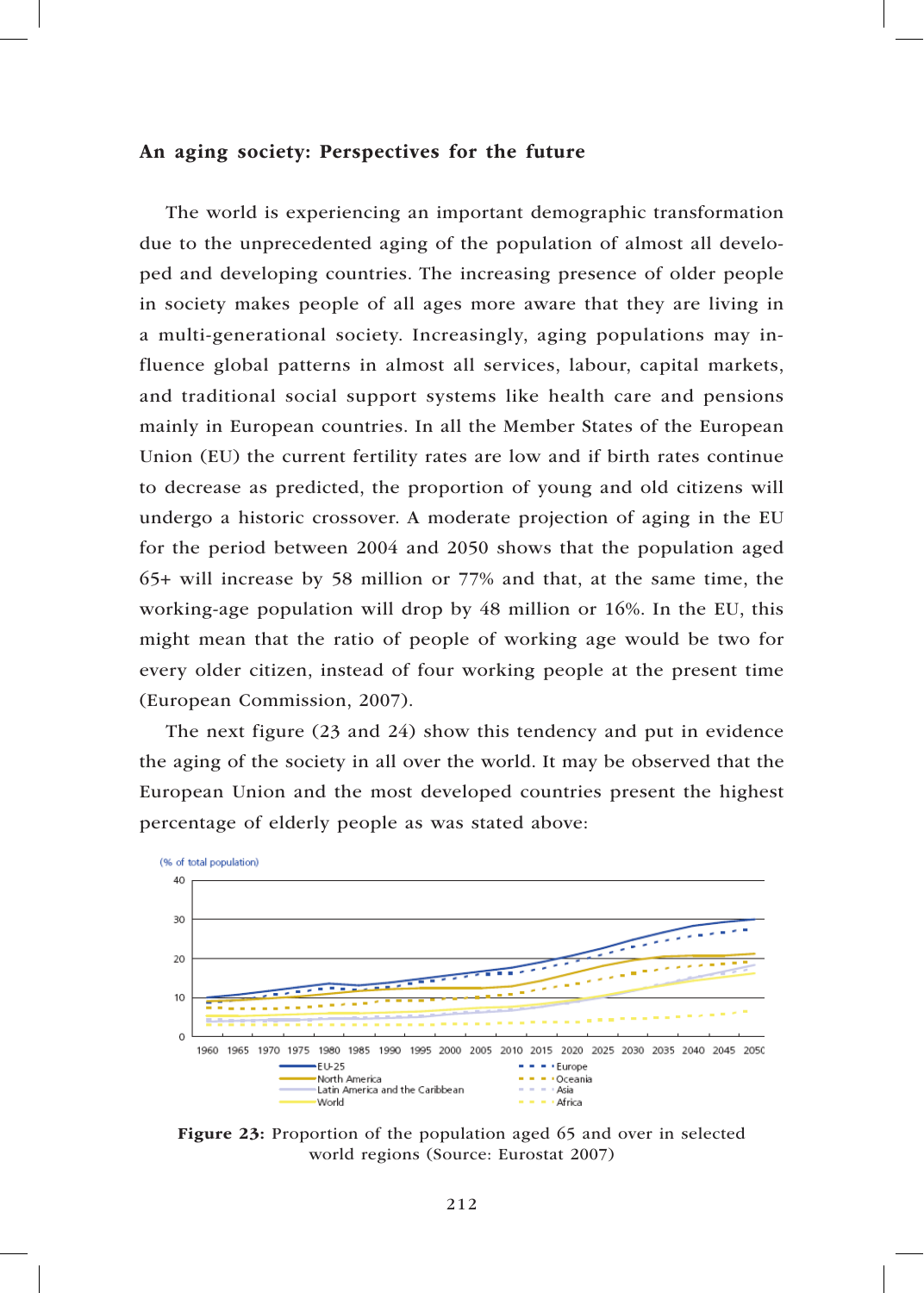

Figure 24 highlights the old-age dependency ratio in selected world regions:

Figure 24: Old-age dependency ratio in selected world regions (Source: Eurostat 2007)

Aging will be the dominant and most visible aspect of world population dynamics in the 21st century according to the trend that was explicit in Graphs 14 and 15. It is expected that, by the year 2050, the populations of numerous countries, mainly the developed countries, will consist of over 30% older persons. This situation presents both challenges and opportunities but the recommendations and policy advice must be interpreted for each national circumstance, to develop the most appropriate response to their own particular social and cultural situation. Chief among the recommendations are to promote the participation of older persons as citizens with full rights, and to assure that persons everywhere are able to age with security and dignity. Governments reaffirmed that the promotion and protection of all human rights and fundamental freedoms, including the right to development, are essential for creating an inclusive *society for all ages* (UN, 2008).

Based on the basic pillars of the WHO (2002) concept on Active Ageing, it is recommended that specific higher level needs of elderly people with regard to quality of life in highly developed countries be classified into five main groups:

a) Health: non-existence of illness, a good functional status and an appropriate system of social support for the individual; the decision as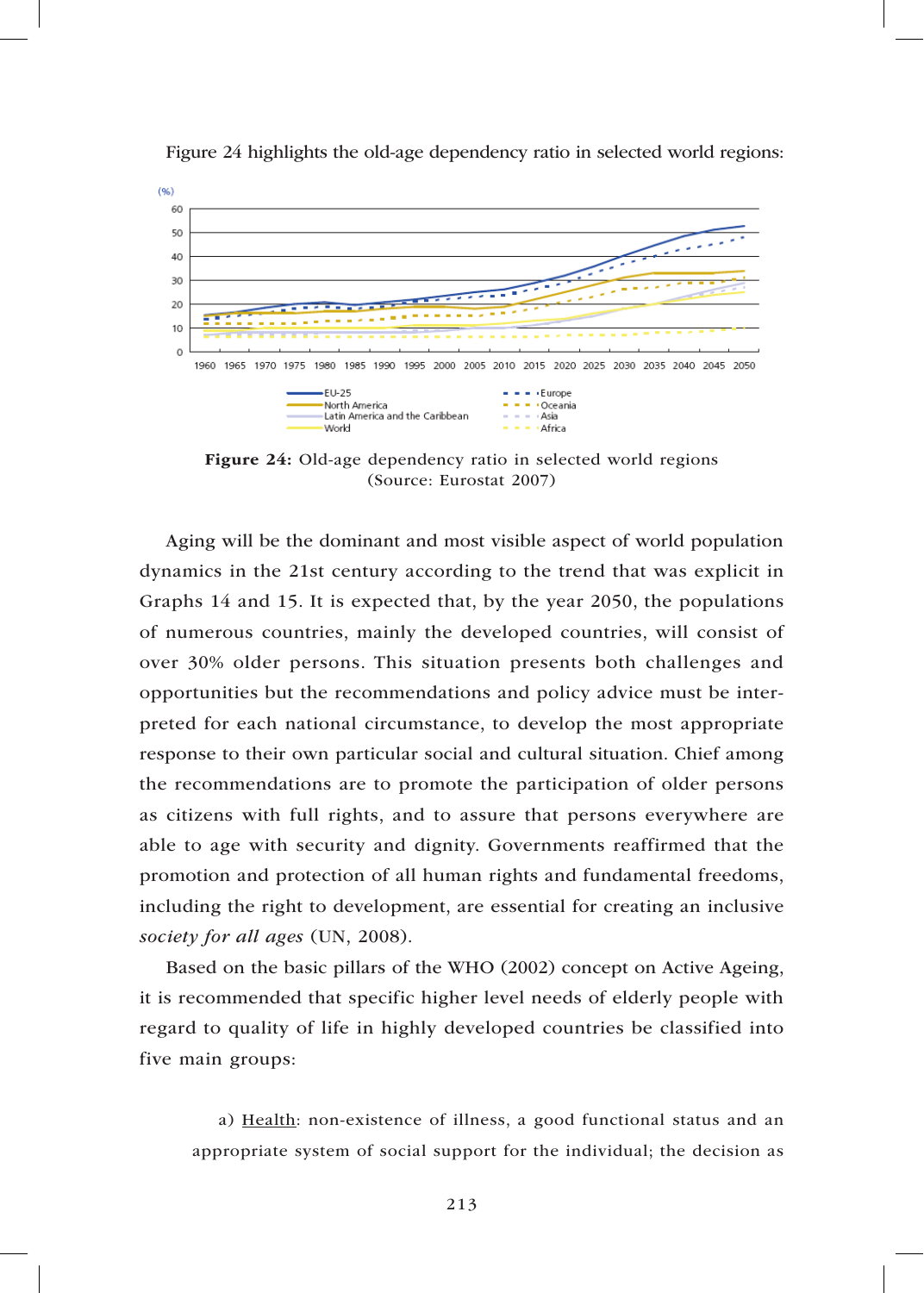to whether one is healthy or ill depends strongly on one's perception of one's own body; it is assumed that in coming years, it is expected that better informed patients will take on more responsibility for their own health; it is also expected that elderly people will be more proactive when asking for a medical diagnosis, medical treatment and medical therapy.

b) Safety: personal safety is very important both in everyday life and at home; the most common challenges are physical infirmity and the loss of mental abilities and cognitive performances of which the restrictions quite often lead elderly people to make the necessary adjustments and use safety products (e.g. assistive technologies); other cases with more serious restrictions may lead to admission to an institution which means a very serious loss of individual autonomy by the elderly.

c) Independence: elderly people like to live an independent and autonomous life as long as possible and a central point is living independently in their own homes; usually moving to an institution is regarded as something negative, however, for elderly people who have an increasing number of serious handicaps, it is much more difficult to continue independent living.

d) Mobility: there is a strong need among elderly for mobility; however, the aging process usually promotes a reduced mobility; in consequence, a serious reduction of mobility can lead to enormous reductions in quality of life of elderly people.

e) Participation: being part of everyday life is one of the central needs of elderly people; social contact and relations with other people have a positive influence on well being and health in older age; an increasing number of elderly people decide, for instance, to learn more about new topics and attend courses at universities and other educational institutions and this is part of their quality of life (Malanowski, Özcivelek & Cabrera, 2008).

If there is a need and an urgency to invert the present situation, ICT contributes to improving the quality of everyday life and social participation of Europeans, facilitating access to information, media, content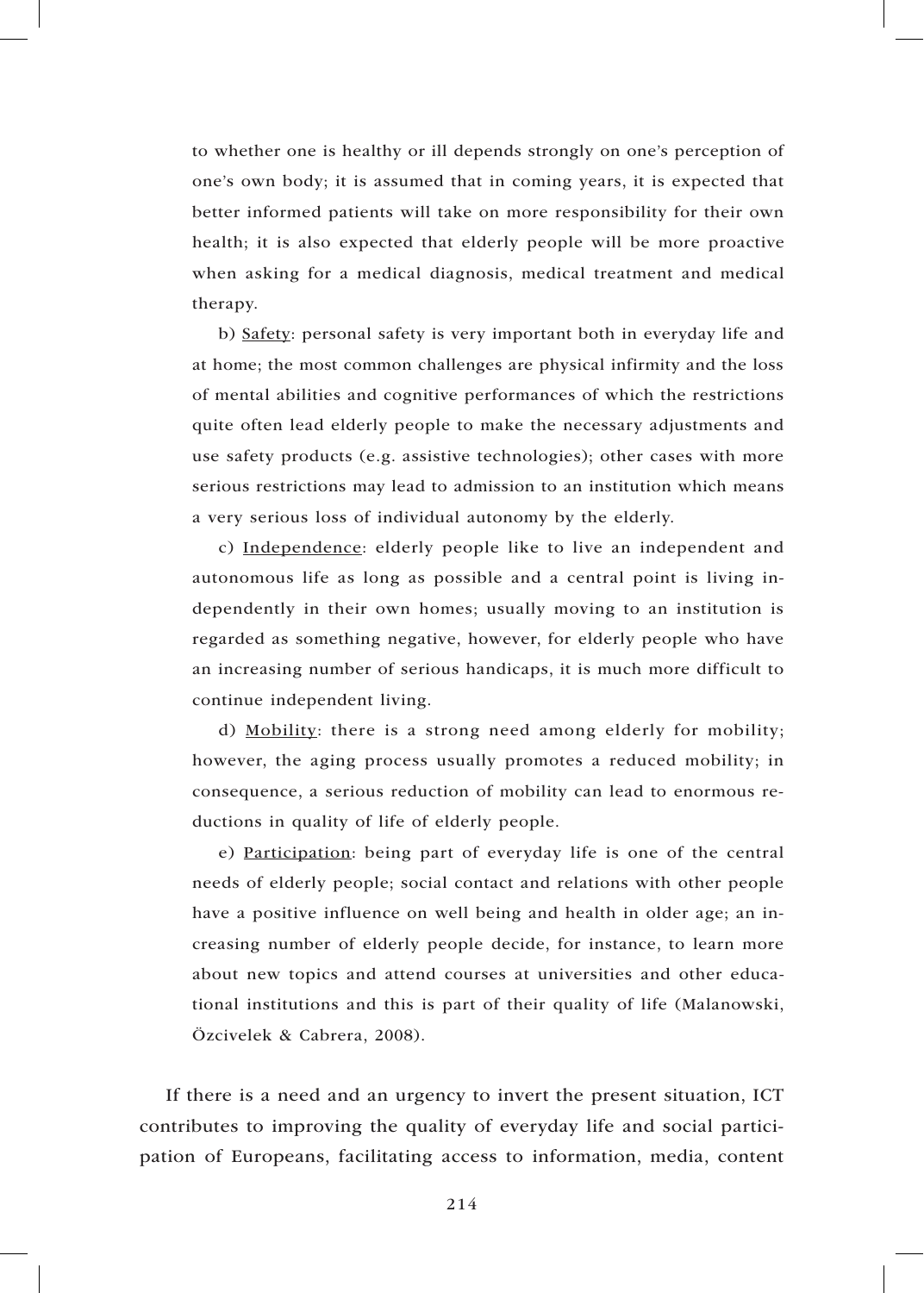and services, to enhanced and more flexible job opportunities, and to fight against discrimination. Improving ICT access for people with disabilities and the elderly is particularly important (European Commission, 2007). Many Europeans still reap few or no benefits from ICT and there are resilient gaps in ICT use. For instance, 57% of individuals living in the EU did not regularly use the Internet in 2005; only 10% of persons over 65 used the Internet, against 68% of those aged 16-24; only 24% of persons with low education used the Internet, against 73% of those with high education; only 32% of unemployed persons used the Internet against 54% of employed persons. Figure 25 shows the individual use of the internet and/or computers among the European Union members that allows us to identify the main group of the info-excluded: unemployed, citizens with lower education and, the most elderly (retired included):



Figure 25: Individuals using the Internet and/or Computers (EU 25, 2005).

The Ministerial Declaration of Riga (2006) was approved not only by the EU 27 but also by the EFTA and several countries that joined the Meeting in order to settle some basis for a global strategy to promote «*eInclusion*». According to the Riga Ministerial Declaration ICT is so powerful that it can promote a growth of productivity around 50% and they also believe that ICT contributes to improving the quality of everyday life and the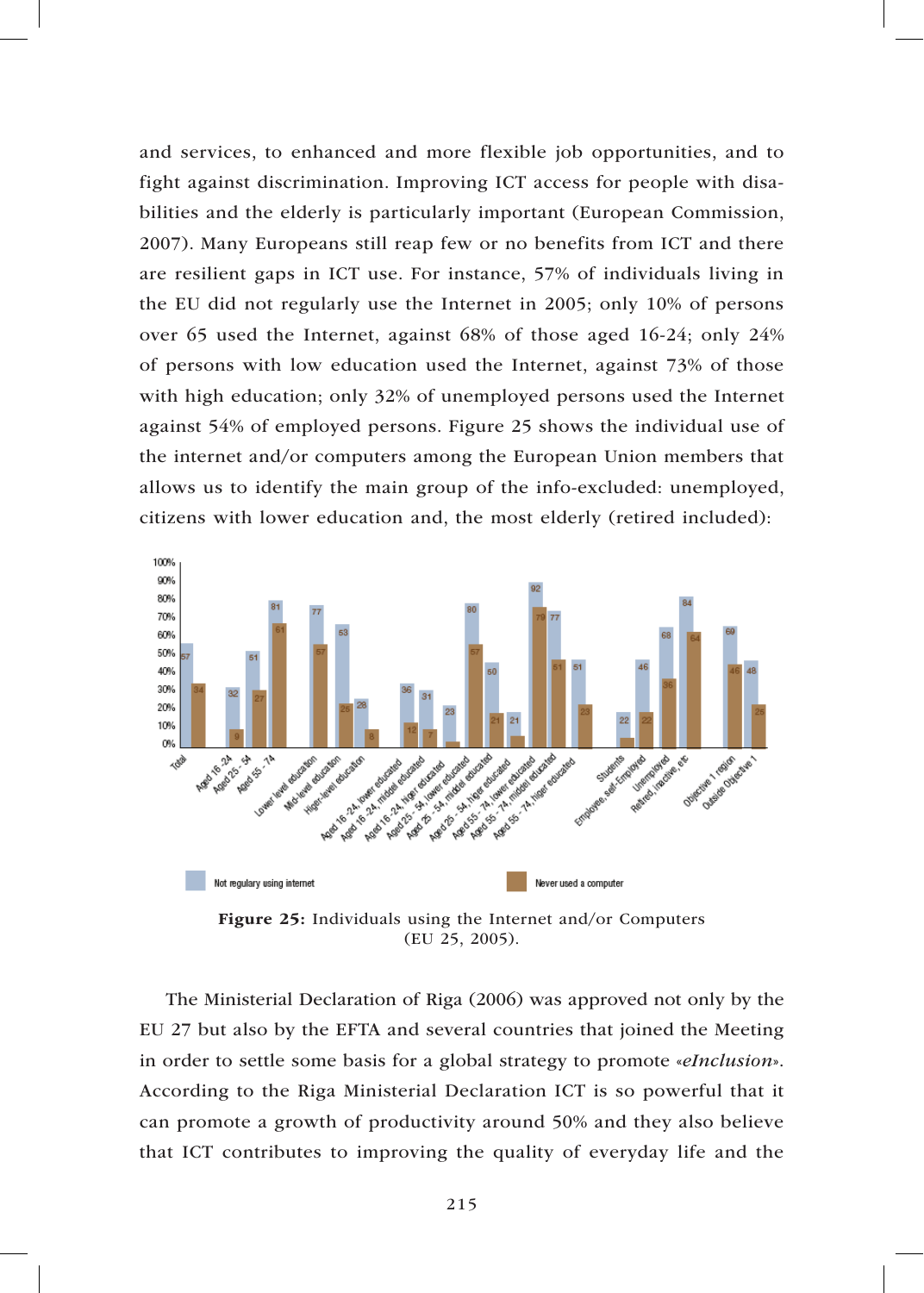social participation of the European citizens. The conjunction of the aims approved on behalf of the Ministerial Riga Declaration (2006) was coherent with the «*i*2010 *e*-Inclusion Initiative» that was launched one year later by the European Commission (2007), the main aims to achieve being:

a) Exploiting the full potential of the internal market of ICT services and products for the elderly, amongst others by addressing demand fragmentation by promoting interoperability through standards and common specifications where appropriate; barriers to innovative ICT solutions for social security and health reimbursement schemes need to be addressed, particularly at the national level.

b) Improving the employability, working conditions and work-life balance of older workers to improve productivity by supporting innovative ICT solutions which can be easily used everywhere including at home, and encouraging the provision of training from the public, private sectors and from civil society, making special efforts on ICT skills for elderly people.

c) Enhancing active participation in society and economy and self-expression, through innovative ICT-enabled access to goods and services, and relevant content, to facilitate interactions with public and private entities, entertainment, and social contacts.

d) Realizing increased quality of life, autonomy and safety, while respecting privacy and ethical requirements; these aims can be achieved through independent living initiatives, the promotion of assistive technologies, and ICT-enabled services for integrated social and healthcare, including personal emergency and location-based services.

# 'Info-exclusion *vs.* Info-inclusion': Main reasons, main barriers and main constraints

In the '*developed*' parts of the world we live in aging societies in which technology is of increasing importance in everyday life. Given this conjunction, it becomes ever more important to examine the ways in which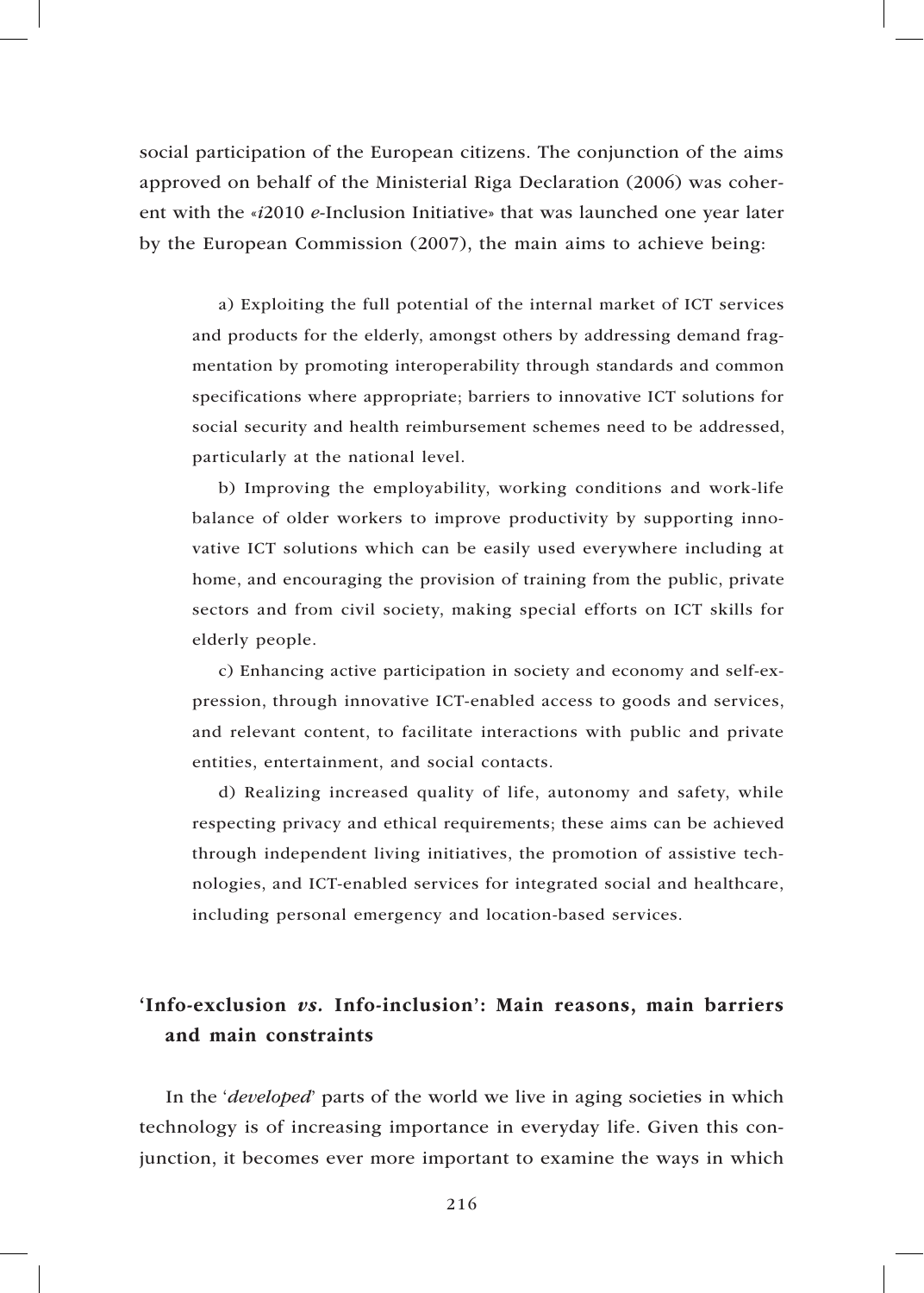technology serves the elderly population. There is a need not only to focus on the detail of usable interfaces for elderly people, but also to examine the wider implications of the introduction of technology into their lives. Concerns among gerontologists that technology is growing faster than its implications can be understood must be taken seriously (Dickinson & Gregor, 2006). The requirement to learn to use new technologies is becoming pervasive in the lives of adults, young and old. For example, computer systems of various forms are prevalent in nearly every aspect of our lives, including video-cassette recorders, computerised library catalogues, electronic banking, information kiosks, multi-function answering machines *ad infinitum* (Selwyn, 2004).

ICT can support learning in many ways, allowing more individual learning approaches; compensating for disabilities; and providing new opportunities to access information and services as well as to interact with other people and communities. However, it may also bring new obstacles. ICT are new for many older people today and the threshold for taking up new tools and applications to begin new learning activities may be high. Attention should be paid to improving the usability of tools; access to the equipment; and to the types of learning opportunities provided. As the background and motivation of elderly people may differ from those of the other elderly people, as well as from younger generations, special considerations are needed to design ICT-supported learning approaches that can provide relevant learning for all participants (Purdie & Boulton-Lewis, 2003). Concerning the older people of tomorrow ('*baby boomers*') some authors see tremendous exposure to computer applications which will lead to a growing openness and increasing competency with respect to using technological innovations. However, they do not expect that all elderly people in this group will be able to take advantage of these technological advances ('*digital divide*') since their experiences with future technology, their educational backgrounds and their incomes may vary significantly. As argued by Malanowski, Özcivelek and Cabrera (2008), they predict a number of elderly nonusers of ICT in the near future who will be at risk of being excluded from important social domains. For elderly adults who are not comfortable with IT, feelings of exclusion may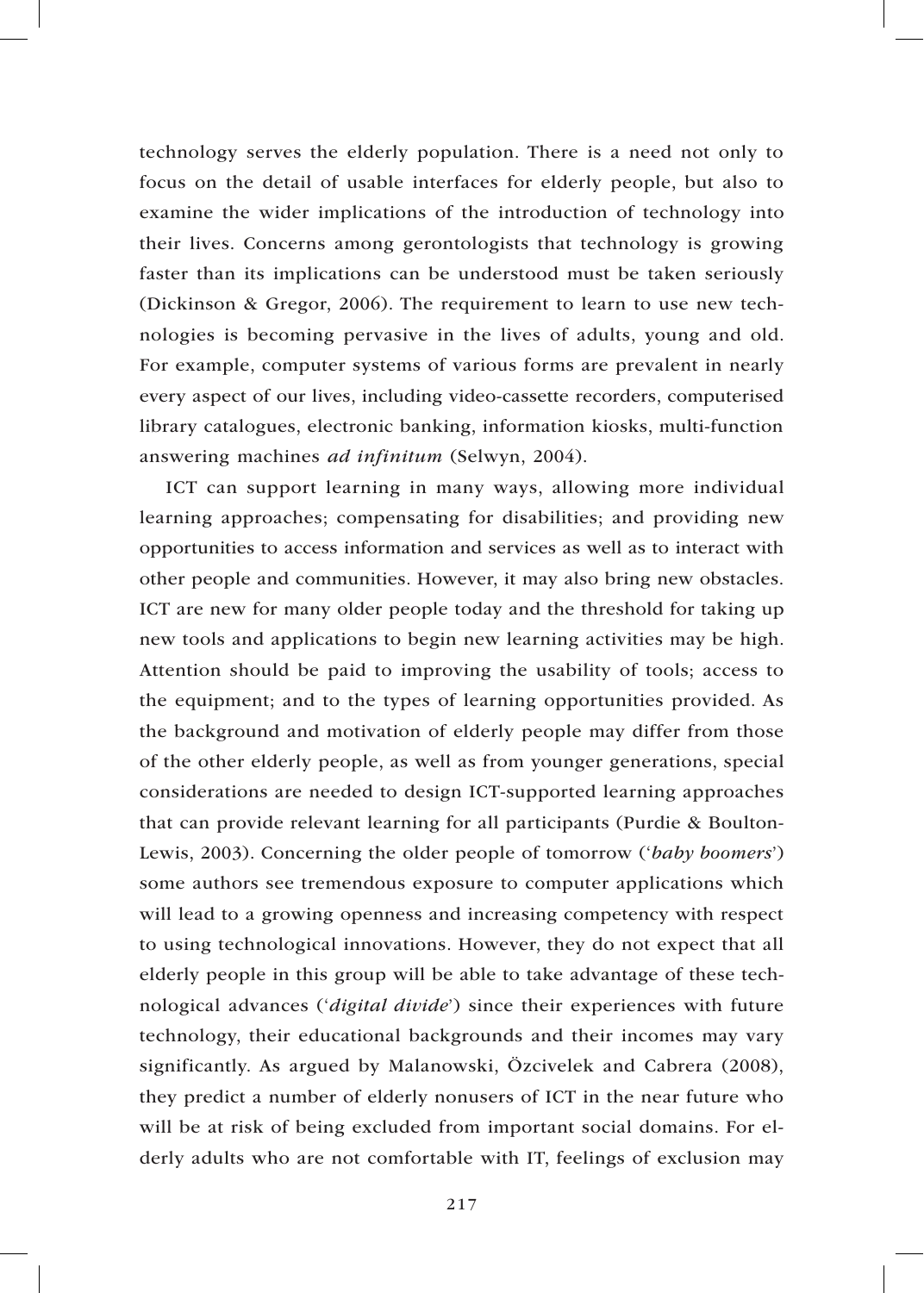increase. They then would seem less likely to recognize the potential for the technology in their own lives. Because of the rapidity with which IT is changing and progressing, this problem is unlikely to diminish (White & Weatherall, 2000). The conceptualization of a technological divide is based on notions that social inequities exist in relation to the use and optimization of ICT. In the opinion of West and Heath (2009), these inequities manifest themselves in various forms both locally and globally. Particularly in recent decades social researchers have questioned technological inequity and attempted to establish theoretical frameworks to enhance understandings of human use of ICT, factors which influence this use and the consequences of not using technology. Digital exclusion comes in many forms but can broadly be described in this context as comparative or relative limitations in any combination of technological access, knowledge, awareness, learning opportunities, support and/or skills. According to the ICT4T (2006) the digital divides are determined not only by age, but also by gender aspects, educational backgrounds and income levels and also geographical locations. The research revealed that even though home computer availability declined with age, part of this relationship was due to the effects of such factors as employment status, marital status, race, gender, family income, living arrangements, education, and number of disabilities. Interestingly, use also declined with age among persons who owned a computer, irrespective of socio-demographic differences. In the opinion of Blit-Cohen and Litwin (2005), the analysis concluded that age-related computer availability is influenced by socio- -demographic factors, but that computer use indeed declines with age. Millar and Falk (2000) also noted that a lack of practice time is a barrier for some elderly adults who do not have computers and skills-learning support, resulting in a lack of confidence but they also suggest this is associated with limited literacy skills.

As argued by Barnett and Adkins (2004), research also indicates that there are complex issues related to elderly people's up take of computer technology. For instance, the costs of set up and access, lack of computer and Internet literacy, and physical difficulties that are associated with the use of many electronic services are one set of factors. Elderly users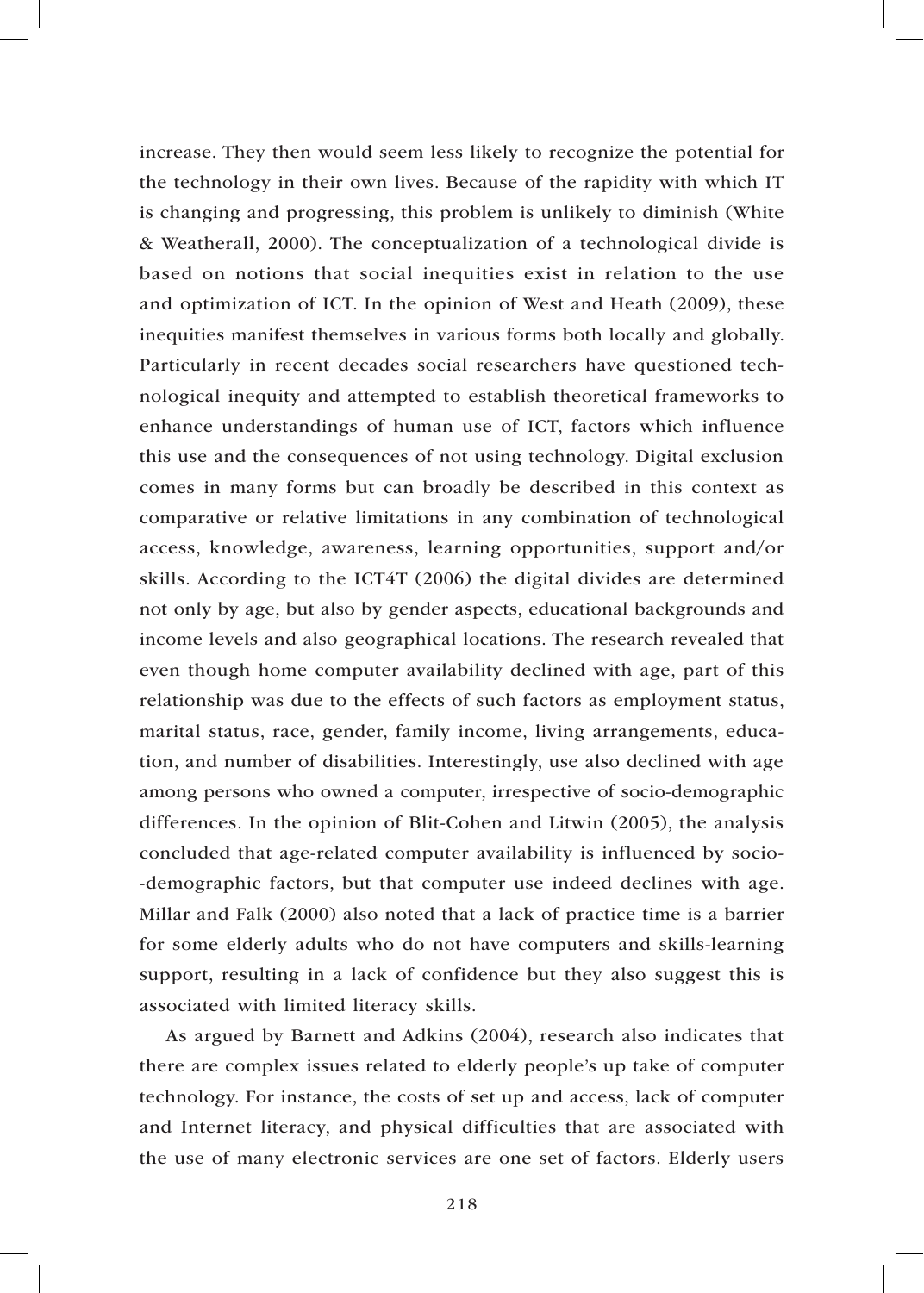may also have either a favourable or negative response to the design and operational features of computers. Typically, technology researchers and developers are young, and do not fully appreciate the needs of elderly users. According to Morgan (2005) it is generally believed by those involved in manufacturing new computer equipment that elderly adults, because they often have fewer financial resources or have older children with computers, will hold back on purchasing new computer equipment and software or acquiring basic training. As a result, there are very few companies who see a market in developing computers that are user- -friendly for older adults.

For elderly learners the new developments mean the need to acquire media literacy, the basic know-how of using the new technical tools for information, communication and exchange, but also digital literacy, which means the possession of knowledge on how to evaluate information for accuracy and value to personal needs and how to integrate and to apply the accessed information with an awareness of ethical, social and economic issues. The development of target-group-oriented courses and other education activities to familiarise the elderly people with the use of the ICT or education activities which use the ICT as tools is complex due to the diversity within the age groups in terms of interests, capabilities, physical fitness, life situations, motivation to learn, etc. and to changing age perceptions and focus (ICT4T, 2006). In the opinion of Timmermann (1998), the seemingly obvious way for elderly people to learn how to use a computer is to enrol in computer classes with people of all ages. But this is far from an ideal situation because most computer classes are designed for job-related training. Research in adult learning theory and practice indicates that reaction time slows as people age, and more time is needed to learn by rote and to process information. We also know that elderly adults learn well in a learning environment that allows for self-paced instruction; this principle is especially applicable for those who must learn to use unfamiliar high-tech equipment. There are also some attitudinal barriers that need to be overcome; many elderly adults are uneasy about trying their hand at a computer, and need an opportunity to build their confidence and self-esteem. However,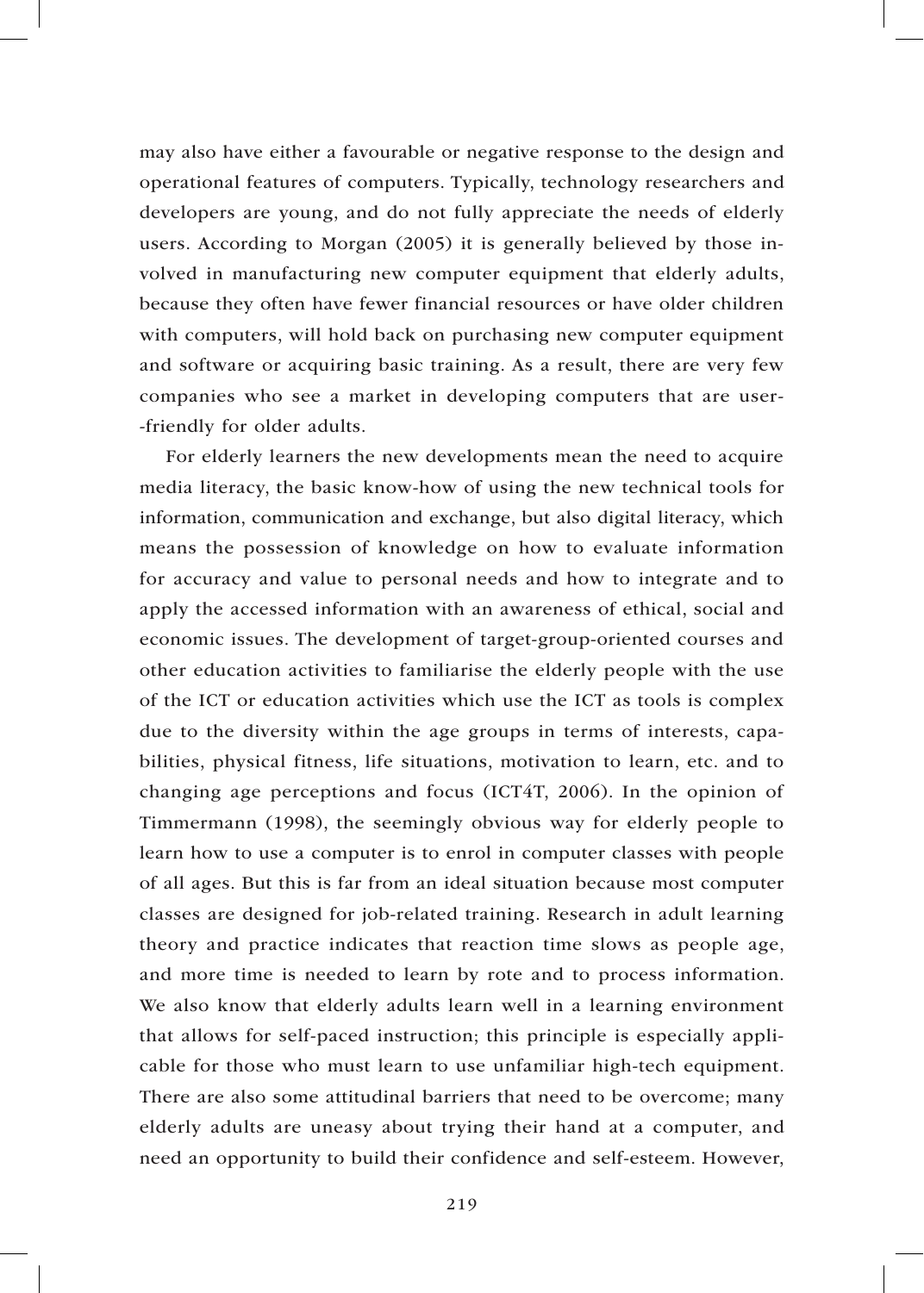as argued by Timmermann (1998), many elderly people believe they are '*too old*' to learn the computer. This attitude stems, in many ways, from unfamiliarity with and anxiety about new technology. The fear of hitting the wrong key and then being unable to make corrections, or even breaking the computer, can be paralyzing for people of all ages, and particularly elderly adults. Embarrassment is another emotional barrier. Many older men, particularly those in management or the professions, relied on their female secretaries to type their correspondence; they never had experience with a keyboard and never felt it was appropriate to learn. Learning keyboarding as well as the technology from fast-paced instructors in a class full of young adults is a humbling and, for some, a threatening experience. In this context, Barnett and Adkins (2004), suggests that age-related impairments such as vision, hearing and memory loss, and loss of mobility, contribute to loss of confidence and difficulties in orientation and absorption of information. Timmermann (1998) also stressed that remembering the operating instructions such as turning on the computer, using the mouse, naming and saving files and printing documents can prove to be difficult for some elderly adults. Elderly people may experience some short term memory loss and, coupled with computer anxiety, may have a difficult time remembering the seemingly illogical steps required to operate the computer.

Computer technology allows people of all ages to engage in a wide range of undertakings, such as playing computer games for pleasure, word processing, conducting information searches, sending e-mails and participating in multi-user chats on the Internet. Moreover, computer-based communication allows people to freely disseminate their own ideas, to acquire new social ties and to even establish new identities Morgan (2005). However, the use of computers requires access to and knowledge of computer technology. As a result, many elderly people today are unable to participate in computer-based activity. The entry of computers as a component of social engagement took place after many members of the current older cohort had already retired from employment. In addition, elderly people who remain actively employed often do not engage in computer-generated tasks as part of their work. Consequently, access to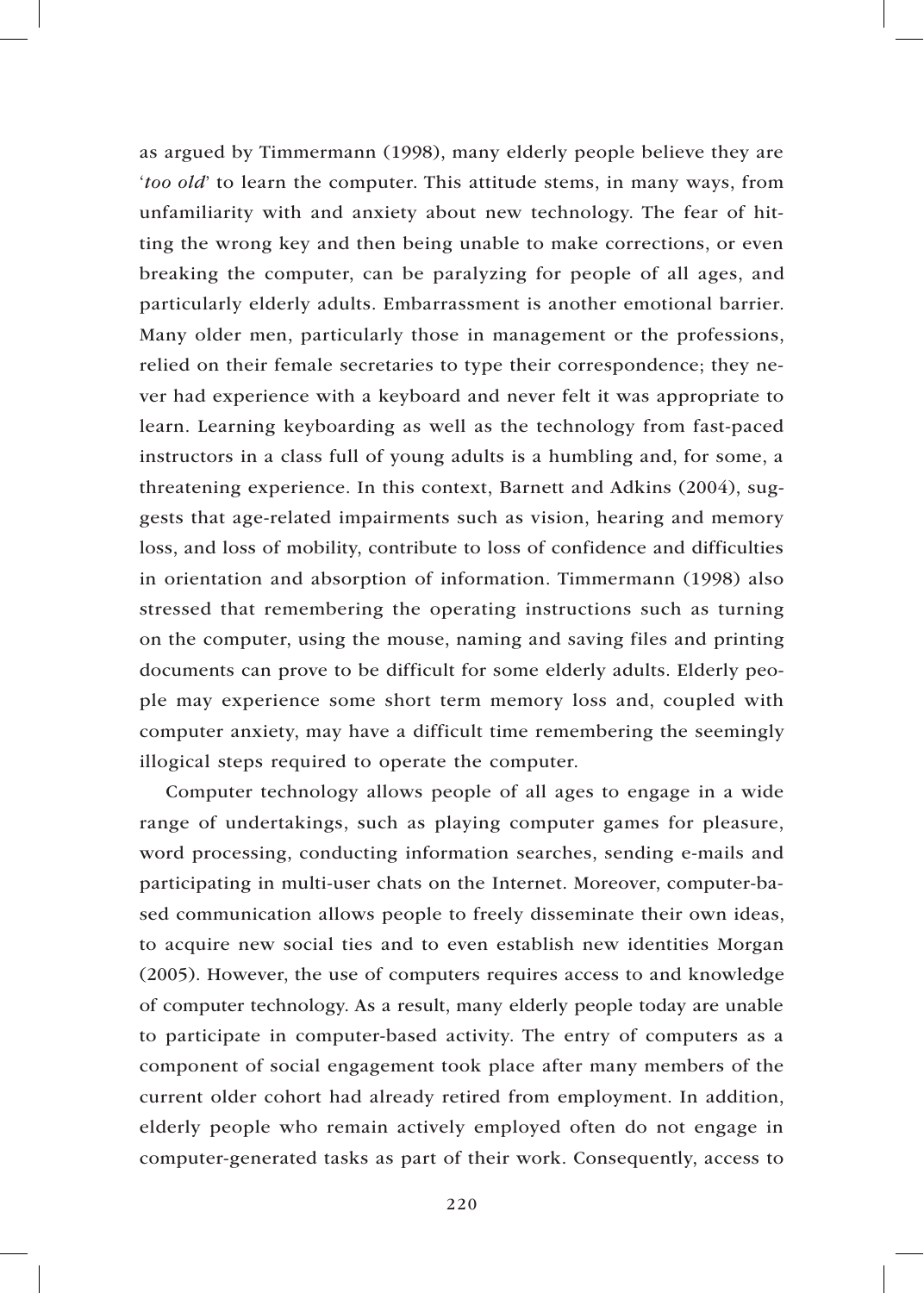computer technology among the older generation is still limited (Blit- -Cohen & Litwin, 2005). As argued by Hazzlewood (2001), barriers faced by elderly and younger adults accessing information and communication technology are not only those blocking physical access to computers and connection to the Internet, but also to appropriate and timely availability of training and support matching the special needs of older adults. According to the viewpoint of ICT4T (2006), '*offliners'* who are distanced from the Internet, who refuse it or who are not interested in it, do not believe that the web is a great invention. They do not see the benefits or its attractiveness. There are nearly no impulses for access or growth resulting from the new technological possibilities. Social pressure or the feeling of being isolated is the main reasons to get access. Those who plan to get access or those who are already experienced see barriers like costs, technological knowledge or handling of the data volume.

### Info-inclusion: The main advantages for '*the next step*'

The field of *gerotechnology* frequently refers to the digital divide, most often meaning the divide between elderly adults and the younger population as computer users. However, the uniqueness of technology, and particularly the application of technology for information and communication, is that it provides a bridge for people of all social and economic backgrounds to access parts of the world they might not have ever known existed. Thus by opening up these new opportunities, technology plays a significant role in society by helping to equalize the opportunities for personal growth and decision making throughout the life span, including opportunities for seniors who are limited in their activities of daily living (Morgan, 2005). When technology is made available to elderly adults it is a way of changing how they relate to themselves, their families, and society and how their families and society can relate to them. As a mechanism of social change, both computer-based technology and assistive technology are unique instruments that produce important social benefits. Although some have claimed that computer-based technology may diminish social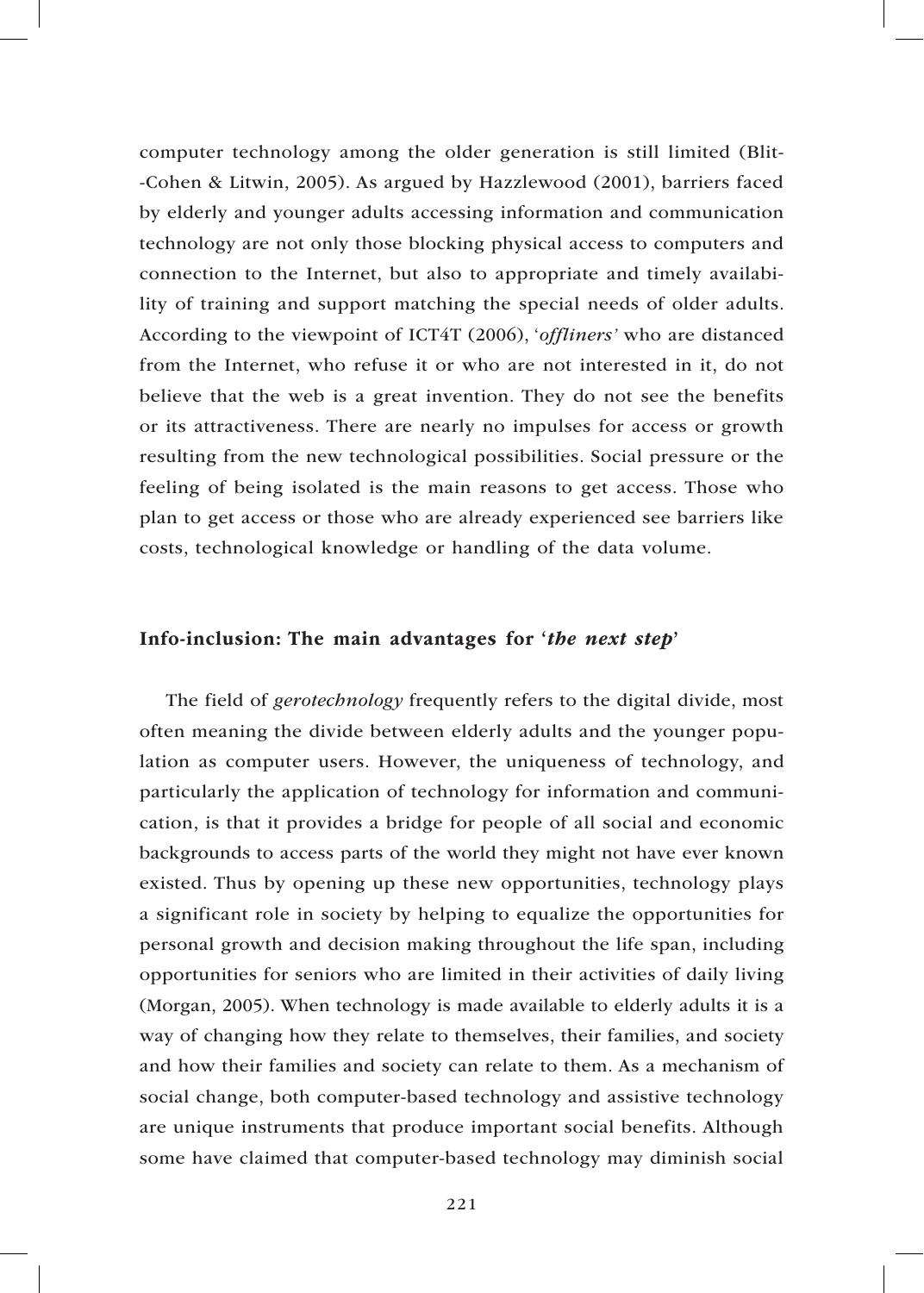isolation, there are others who see just the opposite – how this technology enables individuals to renew or develop new relationships with their family and establish a new circle of friends with common interests. Such networks can be made in their community, as well as globally. This empowerment of individuals to determine what they would like to do to enhance their lives is one of the key social impacts of this computer-based technology. '*Independent Living*' has been one of the objectives of the many research programmes of the European Commission since 1990s. A technology initiative for disabled and elderly people – TIDE (pilot action in 1991) – aimed to stimulate the creation of a single market in assistive technology in Europe with a view to enabling elderly and disabled people to live more independent lives and become more integrated into the community. In the Fourth Framework Programme (1994-1998), one of the activity areas was 'Telematics' for improving employment and the quality of life. Equal access, independent living and participation for all in the Information Society were also part of the strategic objectives of Framework Programme 6 of European Commission (2007). In the opinion of Malanowski, Özcivelek and Cabrera (2008), central to independent living is the recognition that each individual has a right to the independence that comes from exercising control over his or her life, based on an ability and opportunity to make choices in everyday activities. These activities may include participating in community life; fulfilling social roles, employment, and citizenship; sustaining self-determination; and minimizing physical or psychological dependence on others. Independent living addresses the question of all citizens having an equal right to participate in society, and sharing the opportunities, risks, and rewards. The independent living philosophy promotes full participation of older people and also of people with disabilities in our society.

As argued by Bernard and Phillips (2000), technology is not something we can ignore in the new century, and we too would argue that technology should be at the heart of social policy for elderly people for several reasons:

a) First, it is *intergenerational* in the sense that technology has the ability to improve the situation and quality of life for *all* people. Each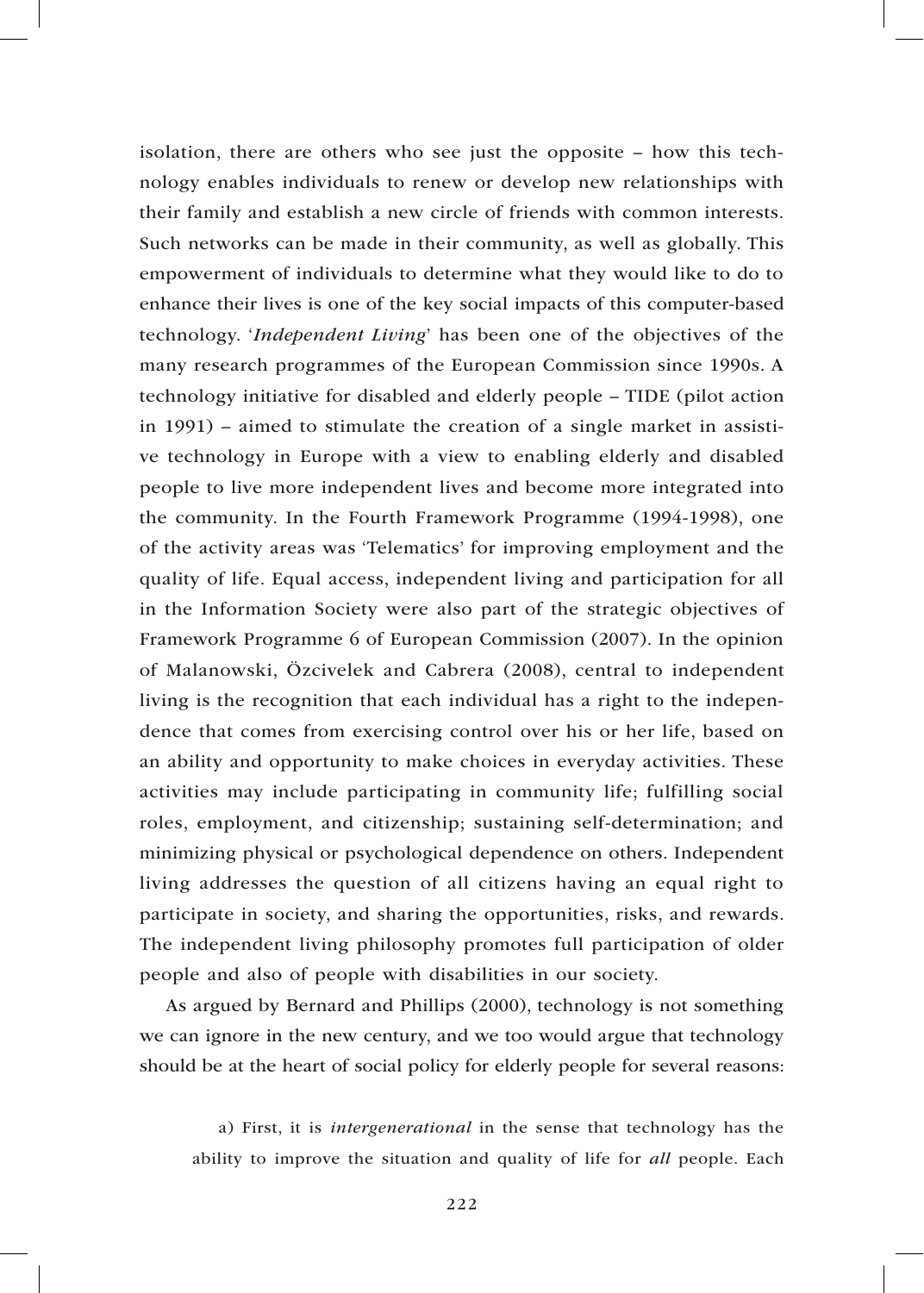new generation in our society will be involved in creating new types of technology to improve the overall quality of peoples' lives. This in turn will place a '*technology lag*' on the older generations who will need to learn how to adopt this technology into their lives. Perhaps one of the most positive social aspects of the current development of computer-based technology is that it has been an opportunity to build new relationships between the generations. Today, intergenerational learning is becoming much more accepted and developed as a way to increase learning capacity for both youth and older adults. This intergenerational approach also provides a better understanding of the strengths and needs of society in a much more purposeful and supportive manner (Morgan, 2005).

b) Secondly, technology is important to a social policy of aging because it pervades *every aspect of life* and has the potential for assisting with many of the '*traditional*' problems associated with aging…

c) Thirdly, technology is *pluralistic and preventative*. It is about facilitating communication which can enable people, of whatever race, age or gender, to participate as citizens in decision-making and can empower people as they shop, vote and seek expert help 'on line' in all areas of policy. Technology can assist us to overcome some of the barriers already noted between conventional policy areas such as housing, health and social services, education and work, in order to create a '*seamless service*'.

Technology will continue to move forward, and we do not know where it will venture next in helping improve our lives. However, as our society ages, we all have the opportunity to benefit from these new advances. This is the great challenge to us as researchers in the field of aging (Morgan, 2005). Exciting possibilities exist for new technologies to support elderly adults and their caretakers and to enable the maintenance of social contacts for those whose mobility is reduced. Technology developers must understand the special communication needs and the cognitive, affective, and sensory characteristics of older people and take these into account in developing technology for this population. Three major barriers impede communication with and for elderly adults: over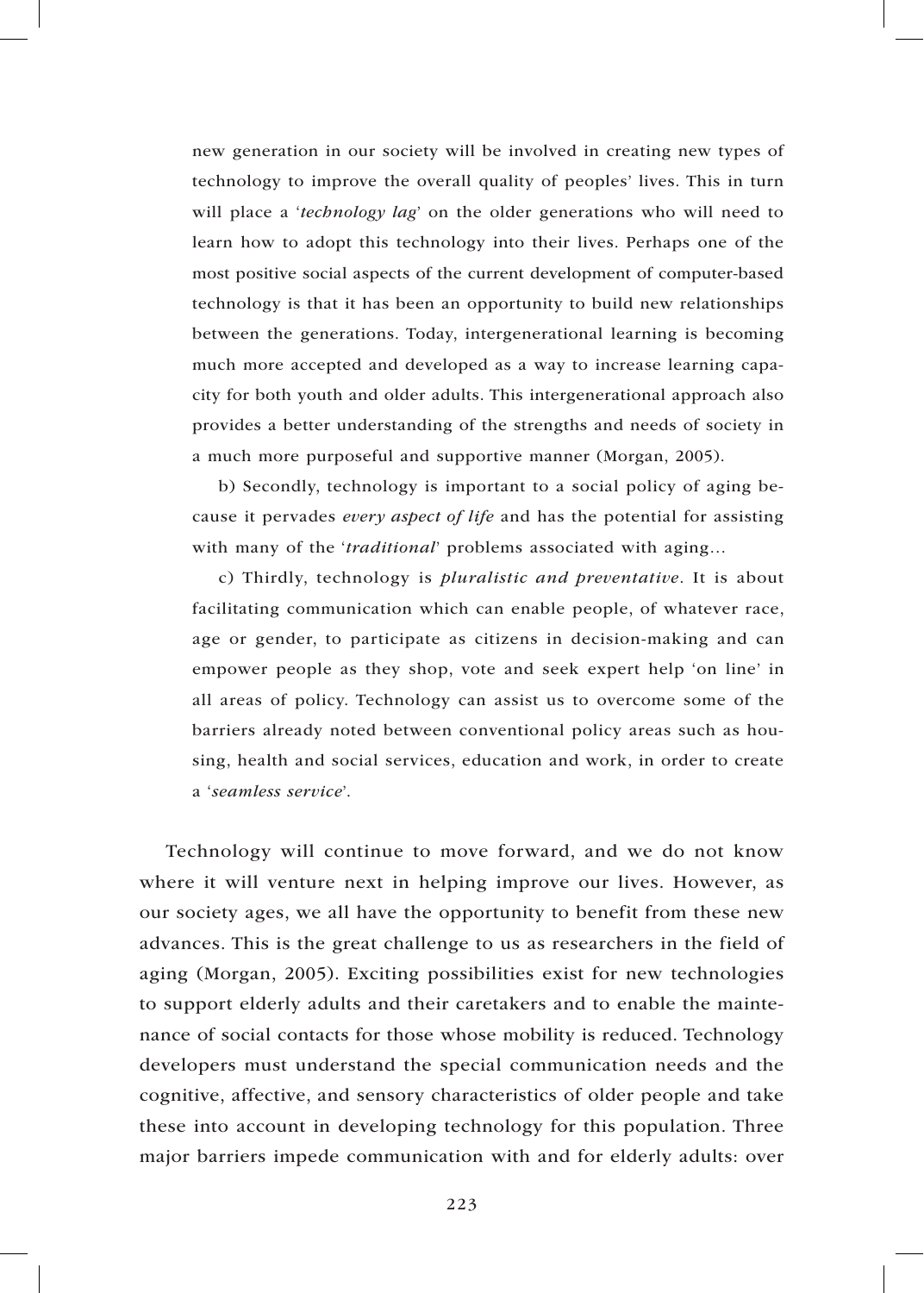accommodation to aging, word retrieval, and multitasking; each has implications for the design of communication technology for older adults. Technology has specific effects on work and especially on older workers, with significant differences in cohort responses to new technology. Technology can help elderly workers remain employed and maintain or upgrade their skills, as well as support the transition to retirement, through adaptive interfaces and other means of supporting computer input and output, software to provide planning and cueing assistance, and health monitoring devices.

In sum, these intergenerational relationships not only help individuals make better decisions for themselves and their communities, but also to become more sensitive to and participate in the understanding of national and global issues as concerned members of a civil society. Underneath this social change process, computer-based technology has been and will continue to be the driving force (Morgan, 2005).

# Lifelong learning & ICT: Training elderly people for their info- -inclusion

As a result of the lack of consumer involvement, some authors point out that, in their view, technology has diminished social interaction of older persons with service providers and perhaps with family members, as well. Moreover, it is suggested that technological determinism has frequently driven rather than responded to the needs of the consumer – in essence, making the consumer adapt to the technology (Morgan, 2005). One of the key research challenges in this field is getting elderly adults, family caregivers, and those intermediaries who work with them to understand that adoption of this new technology will help improve their lives, be cost effective, and will help increase personal control over their decision making. But this goal requires translating the new technology into potential benefits that are meaningful to the target population. Little research is currently directed to this agenda, particularly the value and cost-savings aspects.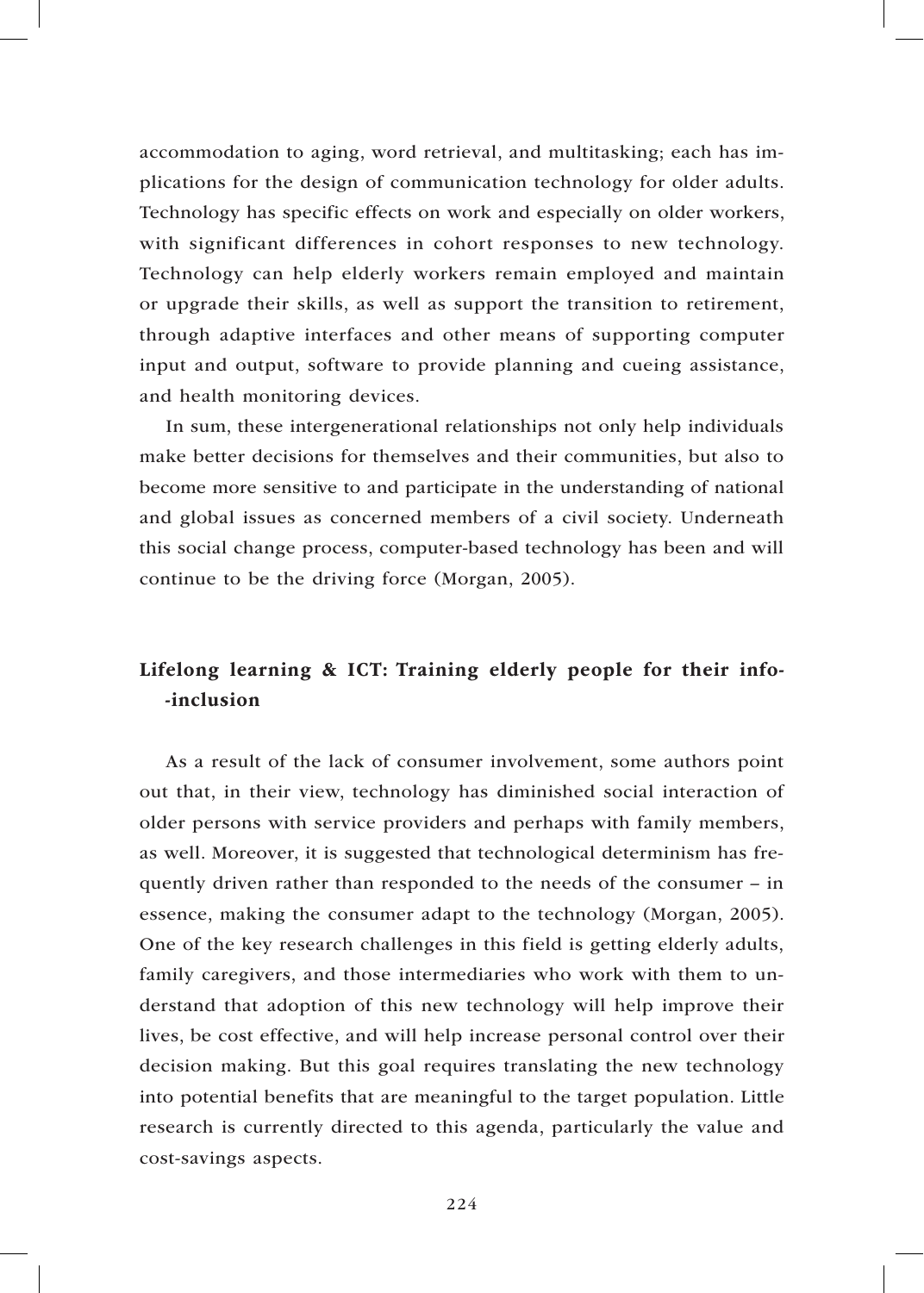According to Barnett and Adkins (2004), the relationship between *habitus* and field in the context of older learners using computer technology can be understood as one of adaptation to the new in regard to interests, or dispositions. In this kind of learning relationship, the work of the peer tutor is important. In the first instance, the tutor has an understanding of the kinds of problems encountered by people in their later years. In a style highly reminiscent of the kinds of rote learning older people would have encountered in their school days, tutorials follow a similar logic. Repetition and practice is the basis of the teaching theory, maintaining the same format and reinforcing the terms and processes to use for various activities such as word processing, email and web browsing.

Knowledge society stands not only for knowledge and productivity, but also for the continual growth and update of knowledge. The term '*life-long learning*' is often used in connection with vocational and continuing education. This applies also to elderly people. Especially in the area of vocational training is there a great need for training of older workers in order to keep them in employment. Although there is a large offer of this type of training in the area of eLearning, this is not focused on the needs of elderly workers (ICT4T, 2006). During recent years, the social and economic challenges that tend to be connected to these developments have received increasing policy attention, and the potential offered by ICT for better coping with them as well. Recently, the European Commission (2007) has adopted an Action Plan on Information and Communications Technology for Ageing in the framework of its *i*2010 e-Inclusion Initiative. In this context, it is highlighted that better leveraging of the potential generally provided by ICT for independent living in an aging society represents both a social necessity and an economic opportunity. More specifically, it is emphasized that ICT holds considerable potential for more efficient management and delivery of health and social care, as well as increasing opportunities for community care and self-care and service innovation more generally. On the other hand, it has become evident that market forces alone have been insufficient to ensure the realization of this potential. As highlighted in this action plan, the market of ICT for aging well in the information society is still in its nascent phase, and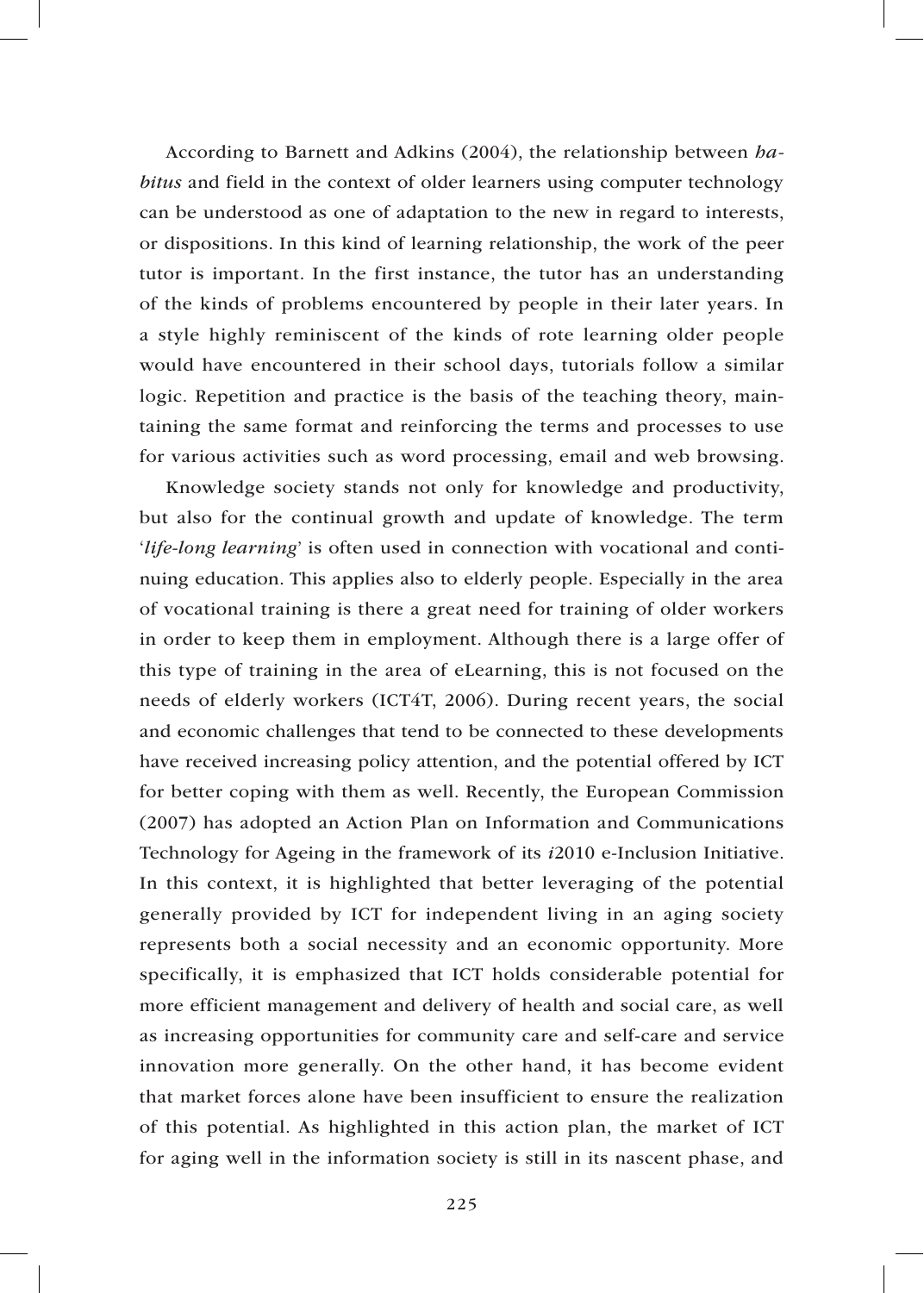does not yet fully ensure the availability and take-up of the necessary ICT-enabled solutions (European Commission, 2007).

As argued by Harper (2007), to create universal usability by designing for all involves making generalizations about users, and it is these exact generalizations that have led to so many users being excluded from the technological world in the first place. In practice, we suggest that universal usability is possible but not by using this '*design-for-all*' ethos, in point of fact we suggest that it is only possible by '*design-for-one*'. Once the opportunity is provided, interfaces can be developed to access that information in the most appropriate way to the user and not to the information itself. For instance, if an audio file is created without the opportunity of both a graphical or textual expression, then a hearing impaired user could not interact with that source. As stated by Chisnell and Redish (2004), younger users are more familiar with the language of the Web than elderly adults are. This becomes important as elderly adults encounter labels on navigation, buttons, fields, and links that use language that is unfamiliar to them and prevents them from inferring what the next content or step might be if that interaction widget is clicked. In order for older adults to benefit from advances that technology brings, but not be harmed by potential for technological failures, we must ensure that systems are designed with the capabilities and limitations of the older user in mind, provide proper training, and consider the needs of the elderly user in the development of future technologies. It is further pointed out that a central factor in abandonment of new assistive technology development is the lack of consumer involvement in the design and delivery process. This is particularly true for new technologies designed for older adults ranging from grab bars in bathtubs to computer-based automated medicine reminder systems.

Hazzlewood (2001) proposes that short courses tailored to meet the needs and interests of elderly people and avoiding information overload to ensure initial success are considered to be most effective in overcoming negative attitudes. Cases were also made for: formal small-group training to foster social interaction; individual instruction and support for oldest- -old in residential care; and on-line learning for those isolated by distance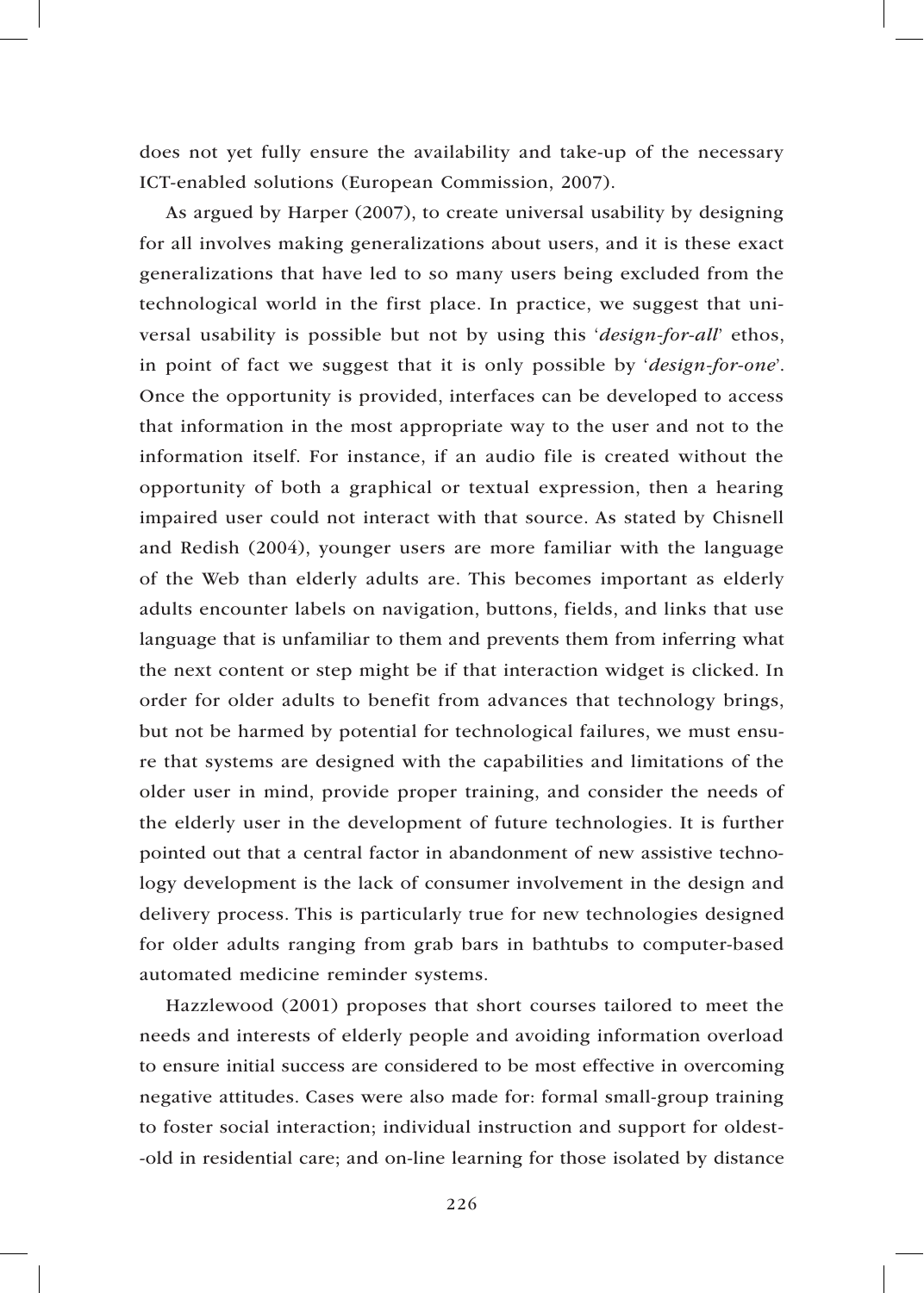or other circumstances. The ICT4T (2004) also refers that peer teaching models in which trained seniors take on the role of teachers have proved to be effective in teaching and guiding through the first encounters with the technical aspects of the new media. Peer trainers can understand and handle the initial fears and adjust better to the elderly people's learning pace. Barnett & Adkins also agree that the use of peer teachers is fundamentally important because they have an understanding of the kinds of problems likely to be encountered by older learners – unfamiliarity with technology, memory loss, and tentative confidence levels.

A proposal for the design of a training course for elderly people may include the following categories according to the opinions that were collected and presented from Hazzlewood (2001), Chisnell and Redish (2004), ICT4T (2004) and, Harper (2007):

a) Content: elderly people must participate in the development of the subject and contents in order to take into account their needs (e.g., age, gender, education, learning types, professional experience) and the opening of new fields of activity and roles in society for the learner.

b) Methods/didactic: Methods must be developed for elderly learners; self-determination, i.e., learners influence methods and didactics; active participation of learners in the learning process (e.g., giving lectures, seminars); diagnosis of the level of learners' technical skills (preparatory courses and previous training materials for elderly); transparency of concept (aims, learning goals, learning times, success criteria); interactive communication (e.g. use of multi-level communication in learning platforms and real life meetings); consultation and support (both technical and administrative, conflict solving, moderation of subject matter and process); innovative aspects (inclusion of new methods and new technical developments).

c) Accessibility and participation: Acceptable cost (course, equipment and other materials); barrier freedom (in the design and layout of the technical tools, technical level does not exclude learners); good information measures (press work, public relations, information actions and campaigns).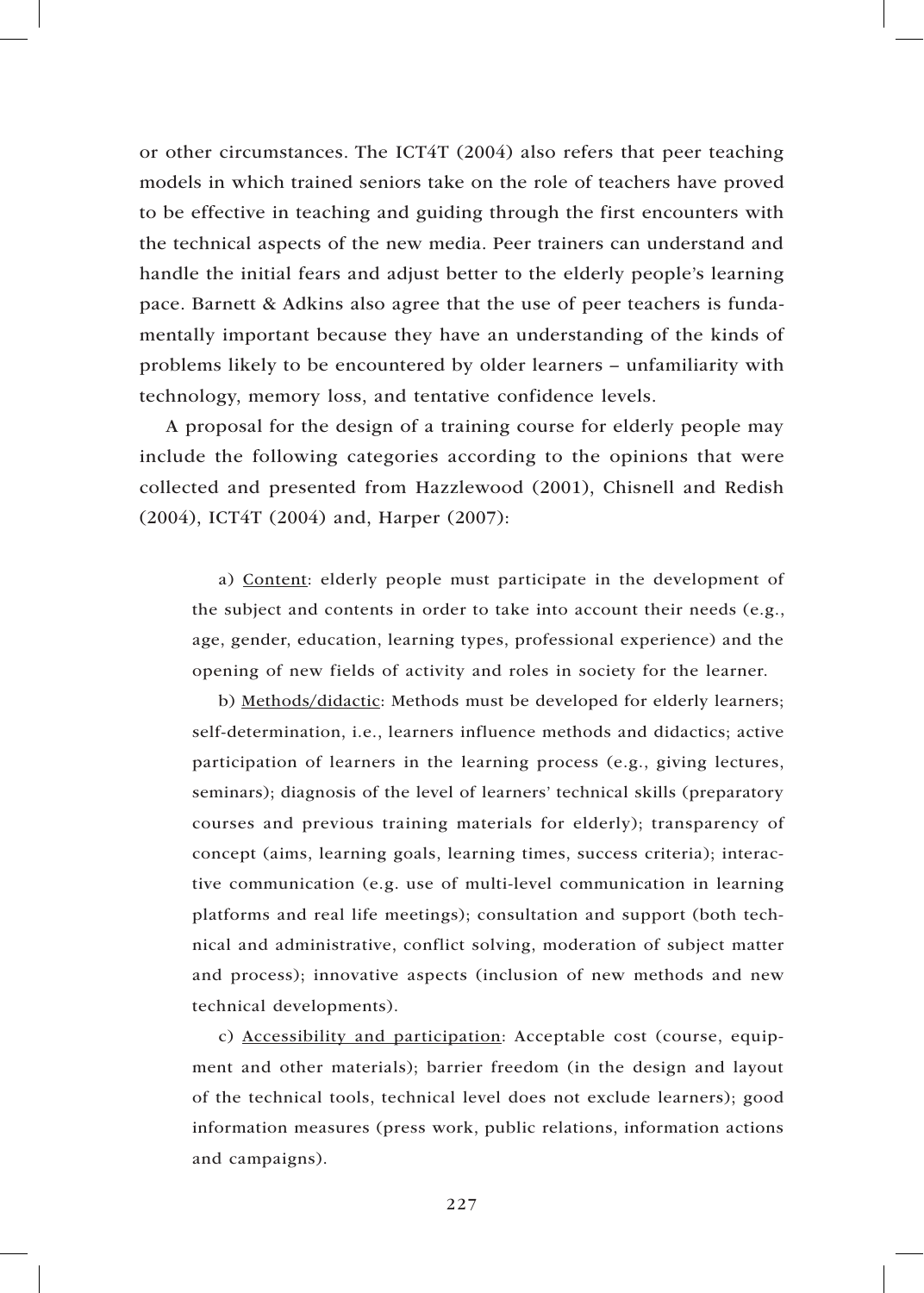d) Continuity/sustainability: long-term use of the acquired skills and competencies; development of follow-up projects; influence of public policy-makers; publicity, dissemination and publication of results).

e) Quality control: Activities of R&D /accompanying research, application of findings); evaluation (external and/or internal); documentation of success and constraints.

### Final remarks

In a context of financial and economic crisis, improving digital inclusion can act as an enabler for citizens to actively participate in the economy and society of tomorrow. Greater e-Inclusion also generates systemic innovation, new business models, and new modalities for service delivery. By linking technology and service innovation to local entrepreneurship, e-Inclusion can become an engine for social enhancement and economic growth. Digital inclusion therefore can be considered a "structural investment" for innovation and economic growth.

The EU is increasingly seen as a reference in fostering innovation of social and health care systems through the use of ICT and by encouraging research and innovation through proper funding. Thanks to research on e-Accessibility, ICT in support of the elderly, or e-Health, key advances are generated for the benefit of weaker users, but also providing breakthroughs in consumer and electronics and mainstream technologies. The acquisition of computer literacy is becoming a necessity as a result of technological pressures changing ways people receive necessary services within our society. To function properly today and in the near future seniors will be required to enhance their ability to use computers on the same scale as they currently use telephones.

In addition, use of the Internet and e-mail can improve the quality of older adults' lives by providing a new connection to the outside world. As they grow older, many adults may become socially less active and may be separated by great distances from their family members. The Internet has the capability of creating a virtual "social network" (computer-mediated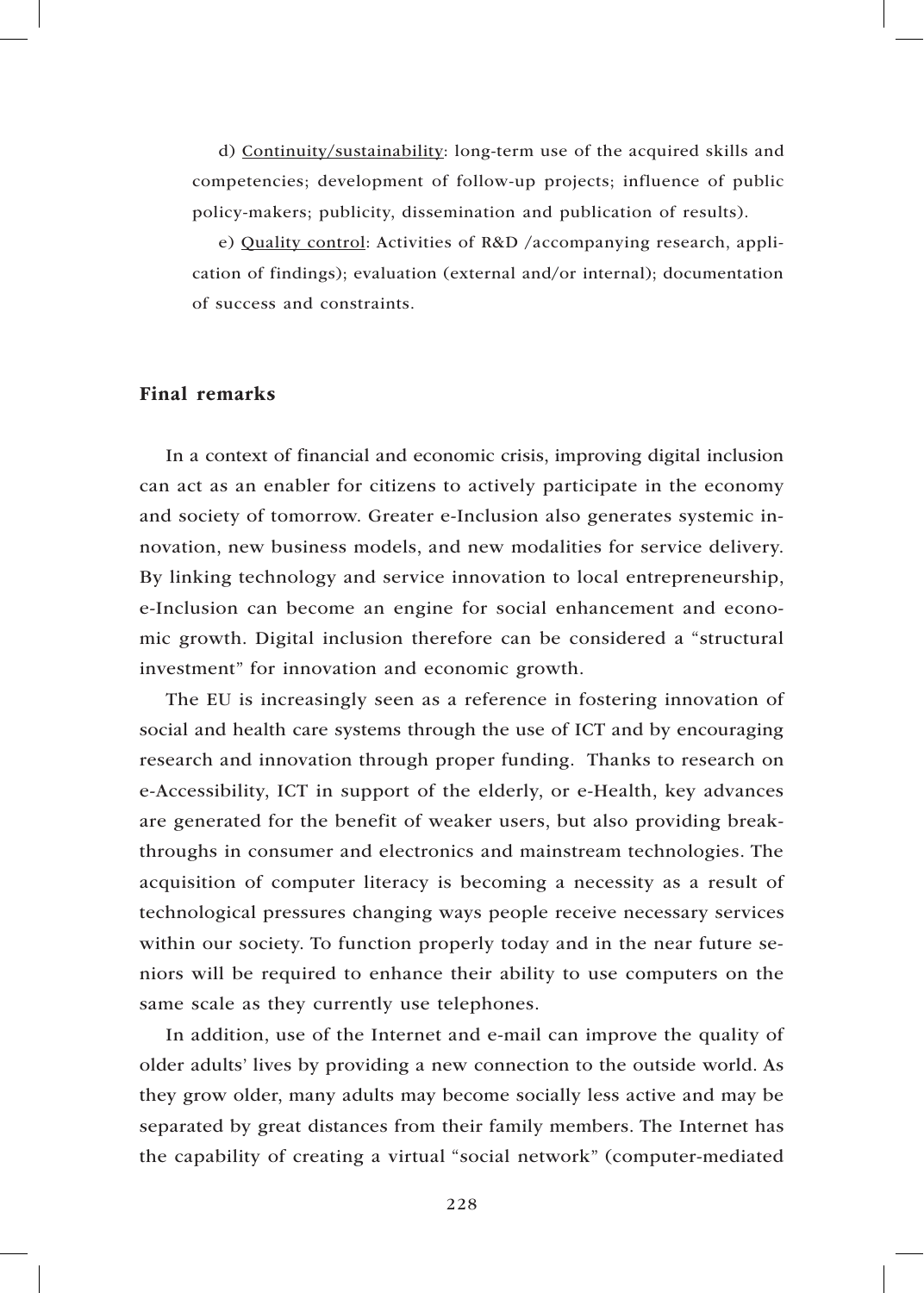social network) that crosses generations and includes family members, friends, or other persons. In addition, older adults may retrieve a wide variety of helpful information (health, travel, and hobbies) from the Web. These characteristics of the Internet and e-mail could lead to enhanced social support and well-being of older adults.

A countervailing and important trend in ICT is user empowerment. Older users can be much better informed than ever before and thus increasingly take charge of their own health, fitness and independent living with the help of information on the Internet, television theme channels, and ICT-enabled daily life, personal health and fitness solutions.

## References

- Barnett, K., & Adkins, B. (2004). *Engaging with the future: Older learners see the potential of computers their lifestyle interests*. Queensland: Queensland University of Technology.
- Bernard, M., & Phillips, J. (2000). The challenge of ageing in tomorrow's Britain. *Ageing and Society*, *20,* 33-54.
- Bli-Cohen, E., & Litwin, H. (2005). Computer utilization in later-life: Characteristics and relationship to personal well-being. *Gerontechjournal.net*, *3(*3), 138-148.
- Chisnell, D., & Redish, J. (2004). *Designing Web Sites for Older Adults: Expert Review of Usability for Older Adults at 50 Web Sites*. AARP.ORG.
- Dickinson, A., & Gregor., P. (2006). Computer use has no demonstrated impact on the wellbeing of older adults. *International Journal of Human-Computer Studies, 64,* 744-753.
- European Commission (2006). *The Ministerial Riga Declaration*. Brussels: EU.
- European Commission (2007). *Ageing well in the Information Society: Action Plan on Information and Communication Technologies and Ageing*. Brussels: EU.
- Eurostat. (2007). Europe in figures Eurostat yearbook 2006-07.
- Harper, S. (2007). Is there design-for-all? *Univ Access Inf Soc, 6,* 111-113.
- Hazzlewood, J. (2001). The TALANT: The third age learner accessing new technology. *Proceedings of the 10th National Conference of NCVER.* Launceston: University of Tasmania.
- ICT4T. (2006). *Needs and Requirements Analysis*. ILEU.
- MacDonald, A. et al. (2007). Towards a design tool for visualizing the functional demand placed on older adults by everyday living tasks. *Univ Access Inf Soc*, *6,* 137-144.
- Malanowski, M., Özcivelek, R., & Cabrera, M. (2008). *Active Ageing and Independent Living Services: The role of Information and Communication Technology*. Luxembourg: European Communities.
- Millar, P., & Falk, I. (2000). *Seniors Online: Online literacy and learning by senior citizens in rural centres.* Adult Literacy and Numeracy Australian Research Consortium - ALNARC. Melbourne: Victoria University.